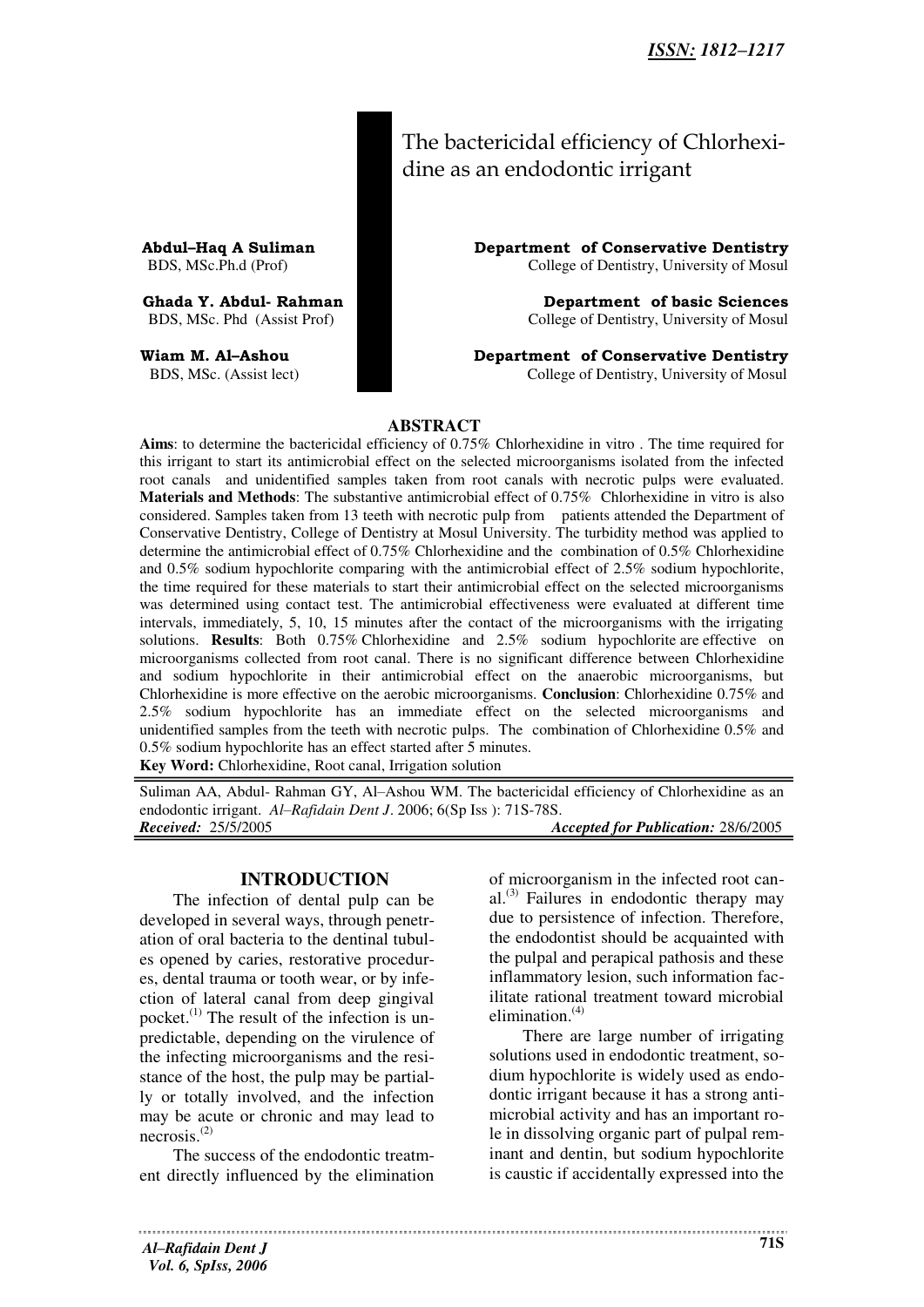periapical area. In addition, the active chlorine in the solutions may damage the patient's clothing through its strong bleaching effect, therefore, alternative irrigating solutions have been pursued that could replace sodium hypochlorite. Chlorhexidine has been in use for a long time in dentistry because of its antimicrobial activity and its low toxicity.<sup>(5)</sup>

Chlorhexidine is widely used in a concentration of 0.2% as a root canal irrigant.<sup>(6)</sup> But a viable microorganisms remained within the root canals irrigated with 0.2% Chlorhexidine. In other study, Sassone *et al.*,<sup>(7)</sup> found that 0.12% has no antimicrobial effect and 0.5% has antimicrobial effect that started after 5 minuet and 1% has an immediate effect on the selected microorganisms. Therefore in this study the bactericidal efficiency of 0.75% Chlorhexidine will be investigated.

## **MATERIALS AND METHODS**

Samples taken from thirteen patient with asymptomatic uniradicular teeth with necrotic pulp which was determined by radiographic presence of apical rarefaction and lack of response to pulp vitality test by using electric pulp tester (Dentotest TB 09, Germany), the patients who were included in this study had not been treated with antibiotic in preceding three months. $(6,8)$  The samples was taken directly to the laboratory at the same day for the microbiological work and placed in an incubator for 18 hours at 37°C. Four irrigating solutions were used 0.75% Chlorhexidine, 2.5% sodium hypochlorite, combination of 0.5% Chlorhexidine and 0.5% sodium hypochlorite, and normal saline. Chlorhxidine (EN-ECA limited, UK) was diluted to 0.75% Chlorhexidine with a sterile distilled wat $er^{(9)}$ , at the same day of use. Sodium hypochlorite (Household bleach Clorox 6%, Turkey) was diluted in a similar manner, combination of Chlorhexidine and sodium hypochlorite prepared by mixing the equal amount of 0.5% sodium hypochlorite and 0.5% Chlorhexidine, which are diluted according to previous method. Normal Saline used as a control group ( 0.9 w/v sodium chloride, Mosul I.V. Plant, Iraq).Turbidity method was used to determine the antimicrobial effect of the Chlorhexidine, the measurement of light absorpti-

on was done by the use of Spectrophotometer (CEIL CE 1021/ England) at 590 nanometer (10,11).This method was achieved by using a series of test tubes containing an equal amount of sterilized brain–heart infusion broth (4ml) for aerobic microorganisms and 4ml of Thioglycolate broth for anaerobic microorganisms. The contact test was used to determine the time required for each of the four irrigating solutions to start its effect.<sup> $(7)$ </sup> The following strains of bacteria were used *Escherichia.coli, Staphylococcus aureus, Streptococcus pyogenes, Klebsiella spp., Candida albicans* and *actinobacillus actinomycetecomitans.* All these microorganisms were isolated and identified from clinical samples at the Microbiology Laboratory of college of Dentistry, University of Mosul. The residual effect after the canal irrigation with Chlorhexidine was studied using White *et al*., method.<sup>(12)</sup> Twenty–six freshly extracted, single–rooted teeth were obtained from dental clinics. The teeth were stored in tap water at 4°C until used. These teeth divided into two equal groups, in the first group, Chlorhexidine used as a root canal irrigant (experimental group); in the second group normal saline used as root canal irrigant (control group).

The following statistical methods were used to analyze the results. Calculation of statistical mean and standard deviation, One way analysis of variance at level of significance 0.05 was used by the aid of computer program (SAS) to analyze the data, And Duncan Multiple Range Test to compare between the studied solutions.

# **RESULTS**

Both 0.75% Chlorhexidine and 2.5% sodium hypochlorite are effective on microorganisms collected from root canal. There is no significant difference between Chlorhexidine and sodium hypochlorite in their antimicrobial effect on the anaerobic microorganisms, but Chlorhexidine is more effective on the aerobic microorganismms. The combination (0.5% Chlorhexidine and 0.5% sodium hypochlorite) and normal saline have lesser antimicrobial activity, and there are no significant difference in their antimicrobial activity between the combination and normal saline on the anaerobic but the normal saline is ineffective on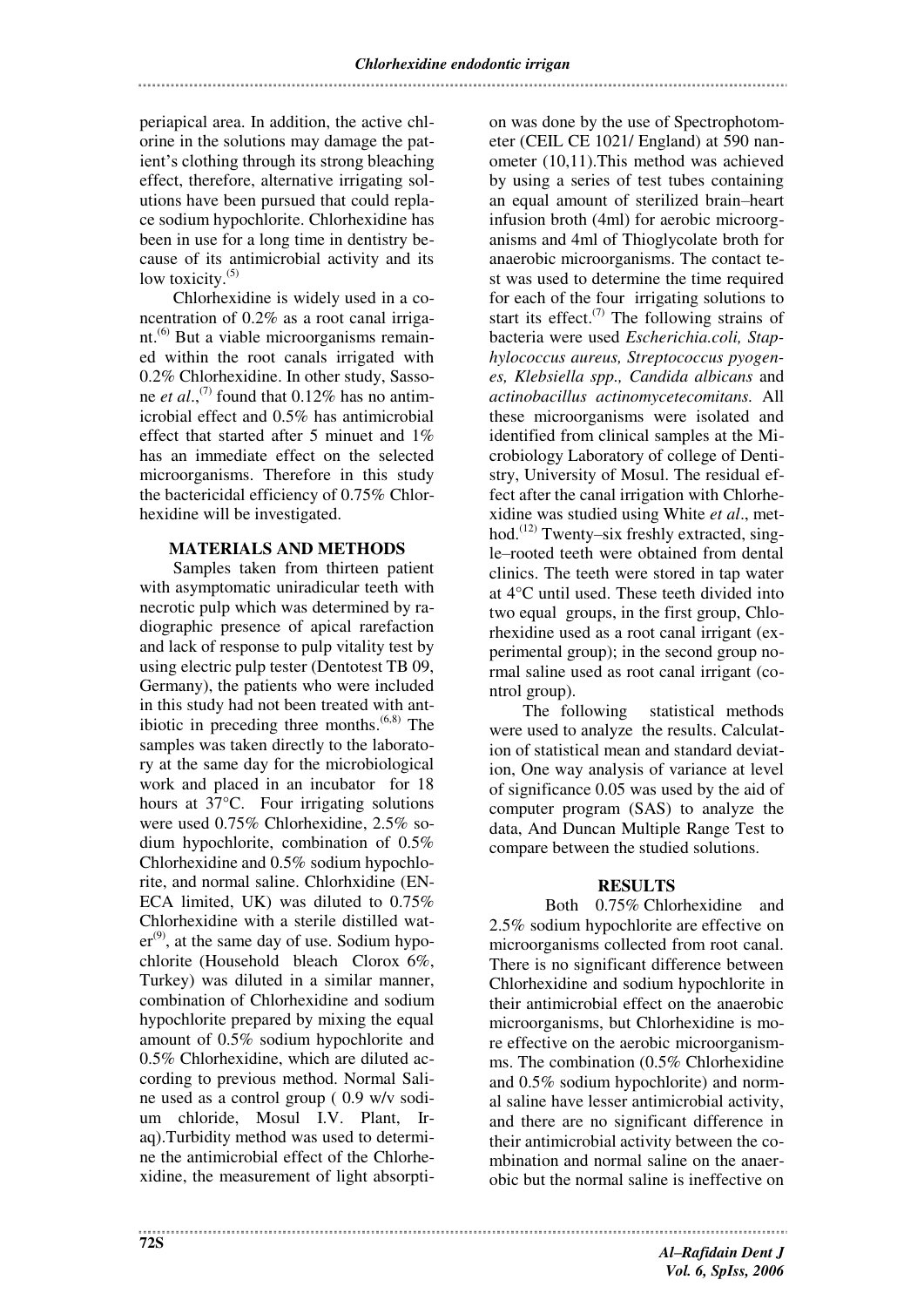the aerobic when compared to the control group (normal growth).The results are shown in Tables (1–4)

Both 0.75% Chlorhexidine and 2.5% sodium hypochlorite eliminated all the microorganisms that were used in this experiment at all time period. The combination of 0.5% Chlorhexidine and 0.5% sodium hypochlorite has an effect started after 5 minutes on all tested microrganisms, normal saline was not showed any antimicrobial effect.

Table 1: ANOVA for the antimicrobial effect of the irrigating solution on the aerobic microorganisms isolated from infected root canals.

| Aerobic               | Degree of<br>freedom | Sum of<br><b>Squarees</b> | <b>Mean</b><br>square | f-value | <i>p</i> -value |
|-----------------------|----------------------|---------------------------|-----------------------|---------|-----------------|
| <b>Between groups</b> | 4                    | 7.28                      | 1.82                  | 106.07  | 0.000           |
| <b>Within groups</b>  | 60                   | 1.02                      | 1071                  |         |                 |
| <b>Total</b>          | 64                   | 8.30                      |                       |         |                 |

Table (2): Duncan's Multiple range tests for the antimicrobial effect of the irrigating solution on the aerobic microorganisms isolated from infected root canals

| <b></b>                       |                               |                 |  |  |
|-------------------------------|-------------------------------|-----------------|--|--|
| <b>Treatment</b>              | Absorbance<br>$Mean(nm) + SD$ | Duncan grouping |  |  |
| <b>Normal Growth</b>          | $1.03 + 0.19$                 | A               |  |  |
| <b>Normal saline</b>          | $0.93 + 0.13$                 | А               |  |  |
| <b>Combination</b>            | $0.74 + 0.11$                 | B               |  |  |
| Sodium hypochlorite $(2.5\%)$ | $0.31 + 0.11$                 | C               |  |  |
| Chlorhexidine (0.75%)         | $0.19 + 4.16$                 |                 |  |  |

Different letters mean significant differences; SD: standard deviation

Table (3): ANOVA for the antimicrobial effect of the irrigating solution on the anaerobic microorganisms isolated from infected root canals.

| Anaerobic            | Degree of<br>freedom | Sum of<br><b>Squarees</b> | <b>Mean</b><br>square | $f-value$ | <i>P</i> -value |
|----------------------|----------------------|---------------------------|-----------------------|-----------|-----------------|
| between groups       | 4                    | 6.57                      | 1.64                  | 183.18    | 0.000           |
| <b>Within groups</b> | 60                   | 0.53                      | 8.96                  |           |                 |
| <b>Total</b>         | 64                   | 71                        |                       |           |                 |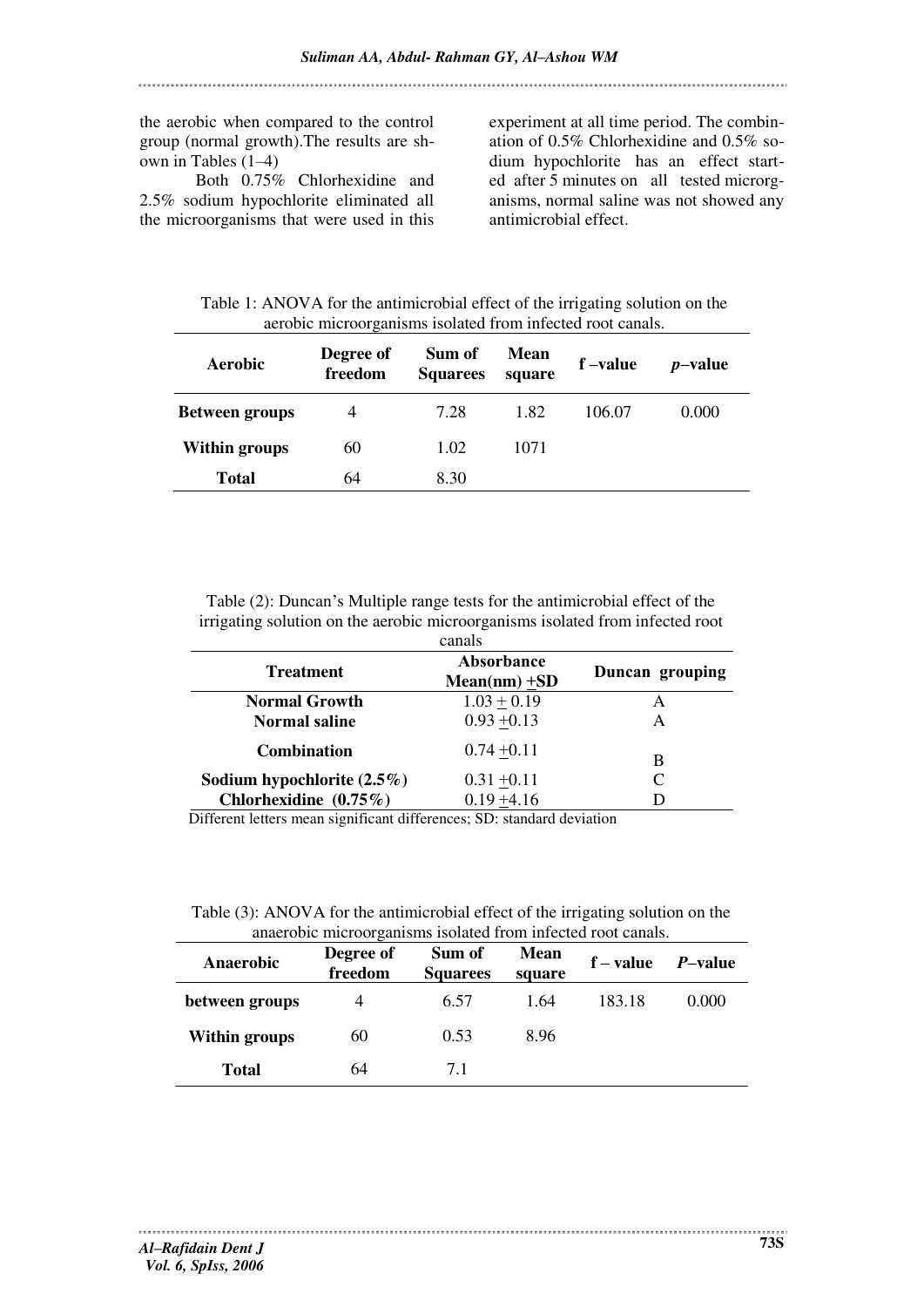| Intected foot canals.                     |                               |                        |  |  |
|-------------------------------------------|-------------------------------|------------------------|--|--|
| <b>Treatment</b>                          | Absorbance<br>$Mean(nm) + SD$ | <b>Duncan grouping</b> |  |  |
| <b>Normal Growth</b>                      | $0.97 + 0.14$                 | A                      |  |  |
| <b>Normal saline</b>                      | $0.87 + 9.6$                  | B                      |  |  |
| <b>Combination</b>                        | $0.80 + 0.10$                 | B                      |  |  |
| Sodium hypochlorite $(2.5\%)$             | $0.24 + 0.10$                 | C                      |  |  |
| Chlorhexidine $(\% \cdot \cdot \% \cdot)$ | $0.24 + 4.5$                  | C                      |  |  |

Table (4): Duncan's Multiple Range Tests for the antimicrobial effect of the irrigating solution on the anaerobic microorganisms isolated from infected root canals.

Different letters mean significant differences; SD: standard deviation

Tables (5–11) showed the antimic-robial effect of the irrigating solutions us-ed in the study on *Streptococcus pyogenes, Staphylococcus aureus, Escherichia Coli*, *Klebsiella spp., Candida albicans, Actino-bacillus actinomycetecomitans* and unide-ntified samples from infected root canals respectively.

Table 5:Contact test result of the irrigating solutions on *Streptococcus pyogenes.*

| Time after contact | $0.75\%~\mathrm{CHX}$ | $2.5\%$ NaOCl | <b>Combination</b> | <b>Normal saline</b> |
|--------------------|-----------------------|---------------|--------------------|----------------------|
| <b>Immediate</b>   |                       |               |                    |                      |
| min                |                       |               |                    |                      |
| 10 min             |                       |               |                    |                      |
| $15 \text{ min}$   |                       |               |                    |                      |

CHX: Chlorhexidine; NaOCl: Sodium hypochlorite; Combination= (0.5% Chlorhexidine + .5%sodium hypochlorite)

| Time after contact $0.75\%$ CHX | 2.5% NaOCl | <b>Combination</b> | Normal saline |
|---------------------------------|------------|--------------------|---------------|
| <b>Immediate</b>                |            |                    |               |
| $5$ min                         |            |                    | _             |
| 10 min                          |            |                    | _             |
| 15 min                          |            |                    |               |

CHX: Chlorhexidine; NaOCl: Sodium hypochlorite; Combination= (0.5% Chlorhexidine + .5%sodium hypochlorite)

| Time after contact 0.75% CHX 2.5% NaOCl |  | <b>Combination</b> | Normal saline |
|-----------------------------------------|--|--------------------|---------------|
| <b>Immediate</b>                        |  |                    |               |
| min                                     |  |                    | _             |
| 10 min                                  |  |                    |               |
| $15 \text{ min}$                        |  |                    | _             |

CHX: Chlorhexidine; NaOCl: Sodium hypochlorite; Combination= (0.5% Chlorhexidine + .5%sodium hypochlorite)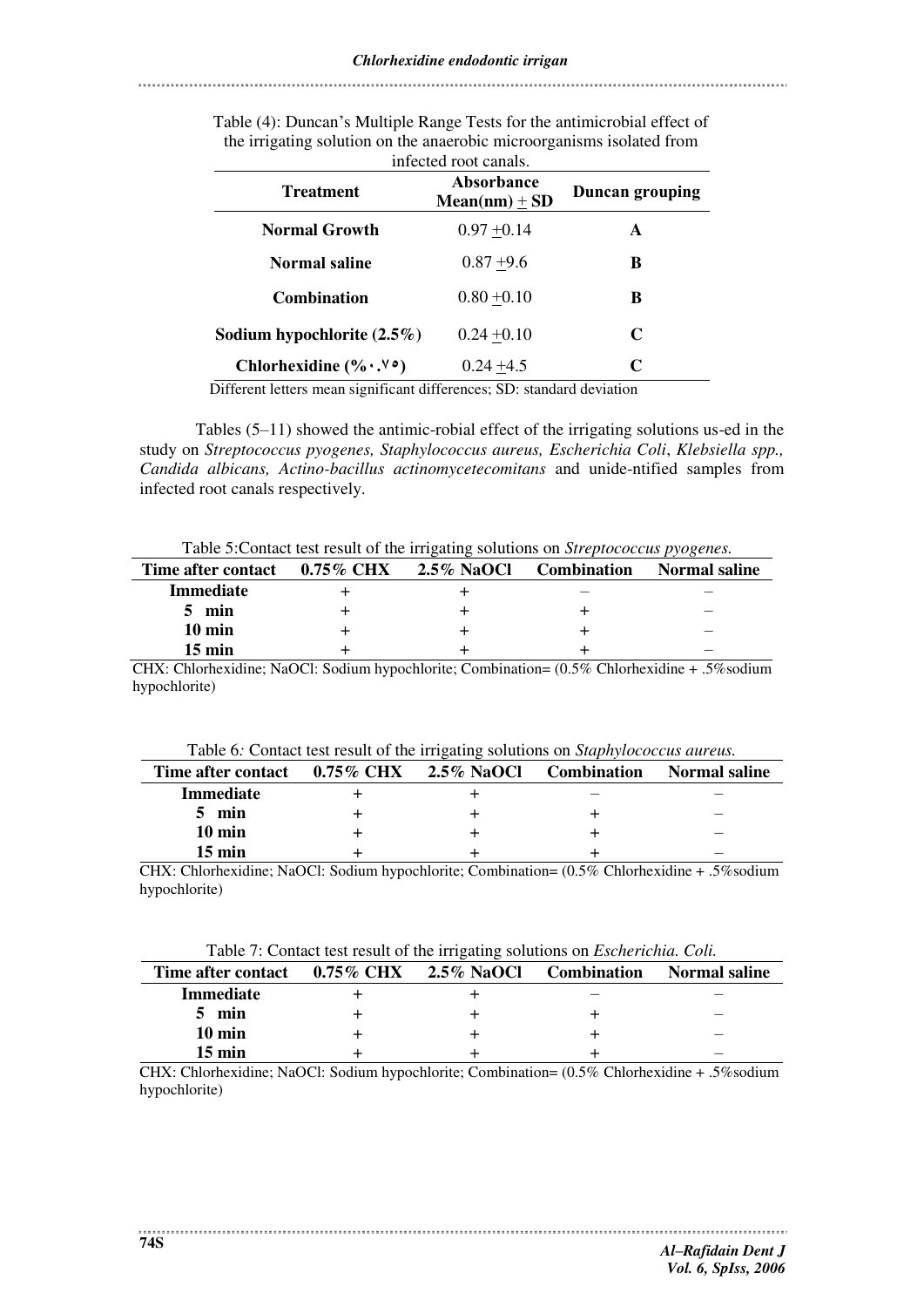| Time after contact $0.75\%$ CHX $2.5\%$ NaOCl |  | <b>Combination</b> | <b>Normal saline</b> |
|-----------------------------------------------|--|--------------------|----------------------|
| Immediate                                     |  |                    |                      |
| 5 min                                         |  |                    | _                    |
| $10 \text{ min}$                              |  |                    |                      |
| $15 \text{ min}$                              |  |                    |                      |

Table 8: Contact test result of the irrigating solutions on *Klebsiella spp* 

CHX: Chlorhexidine; NaOCl: Sodium hypochlorite; Combination= (0.5% Chlorhexidine + .5%sodium hypochlorite)

Table 9: Contact test result of the irrigating solutions on *Candida albicans*.

| Time after contact $0.75\%$ CHX $2.5\%$ NaOCl |  | <b>Combination</b> | Normal saline            |
|-----------------------------------------------|--|--------------------|--------------------------|
| <b>Immediate</b>                              |  |                    |                          |
| min                                           |  |                    | $\overline{\phantom{a}}$ |
| 10 min                                        |  |                    | $-$                      |
| 15 min                                        |  |                    | _                        |

CHX: Chlorhexidine; NaOCl: Sodium hypochlorite; Combination= (0.5% Chlorhexidine + .5%sodium hypochlorite)

Table 10: Contact test result of the irrigating solutions on *Actinobacillus actinomycetecomitans*

| Time after contact $0.75\%$ CHX | $2.5\%$ NaOCl | <b>Combination</b> | Normal saline            |
|---------------------------------|---------------|--------------------|--------------------------|
| <b>Immediate</b>                |               |                    |                          |
| min                             |               |                    |                          |
| 10 min                          |               |                    |                          |
| $15 \text{ min}$                |               |                    | $\overline{\phantom{a}}$ |

CHX: Chlorhexidine; NaOCl: Sodium hypochlorite; Combination= (0.5% Chlorhexidine + .5%sodium hypochlorite)

Table 11: Contact test result of the irrigating solutions on unidentified samples from infected

|                                               | root canals |                    |                      |
|-----------------------------------------------|-------------|--------------------|----------------------|
| Time after contact $0.75\%$ CHX $2.5\%$ NaOCl |             | <b>Combination</b> | <b>Normal saline</b> |
| <b>Immediate</b>                              |             |                    |                      |
| min                                           |             |                    |                      |
| $10 \text{ min}$                              |             |                    |                      |
| $15 \text{ min}$                              |             |                    |                      |

 CHX: Chlorhexidine; NaOCl: Sodium hypochlorite; Combination= (0.5% Chlorhexidine + 5%sodium hypochlorite)

# **DISCUSSION**

Root canal infection possesses some peculiarities that differentiated them from infection in other human sites. Once established, a root canal infection cannot be eliminated by host defense mechanisms nor by systemic antibiotic therapy. This is due to the absence of the blood supply in a necrotic pulp impedes the transport of defense cell and systemically administrated antibiotic to the infected site. Due to microbial

localization of endodontic infection, it can be treated by professional intervention using both chemical and mechanical proced $ure.$ <sup>(13)</sup>

 The mechanical instrumentation of root canal not totally eliminate the microrganisms from the root canal. $(14)$  Therefore, the use of the irrigating solutions during the endodontic procedure is very important, because it enhance a bacterial elimination and facilitates the removal of necrotic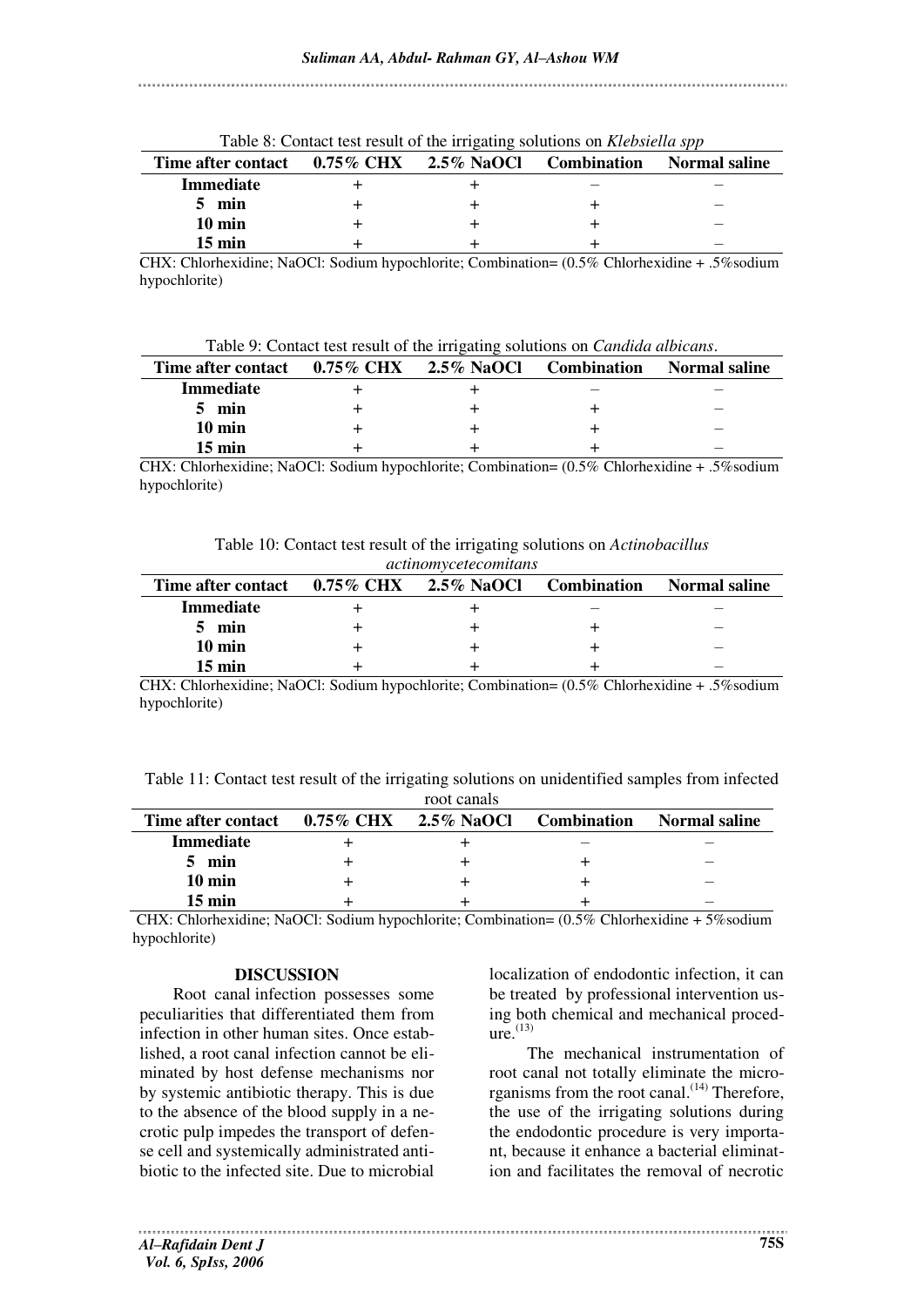tissue and dentin chips from the root canal; the irrigant also prevent packing of the infected tissue apically in the root canal and into the periapical area, Chlorhexidine is used for long time in dentistry because of its antimiocrobial properties and low toxi- $\text{city.}^{(5)}$ 

The results of the in vitro study of the antimicrobial effect of 0.75% Chlorhexidine, showed that there are no significant differences between Chlorhexidine and sodium hypochlorite on the anaerobic growth of microorganisms isolated from the infected root canal both combinations (0.5% Chlorhexidine and 0.5% sodium hypochlorite) and normal saline show less effect on anaerobic microorganisms than Chlorhexidine (0.75%) and sodium hypochlorite (2.5%) but it is found that Chlorhexidine is more effective on the aerobic microorganisms isolated from infected root canal than sodium hypochlorite; normal saline has no effect on the aerobic microorganisms when compared to the control groups ( normal growth). Chlorhexidine and sodium hypochlorite equally effective antimicrobial agents at similar concentrations against Enterococcus faecalis.<sup>(15,16)</sup>

In another study Chlorhexidine (2%) has a better antimicrobial activity than sodium hypochlorite  $(2.25\%)$ <sup>(17)</sup> and the number of the post–irrigant positive cultures and the number of colony forming unit positive culture obtained from Chlorhexidine treated teeth were lower than the number obtained from sodium hypochlorite treated teeth ; this is coincide with our results. From the result it appears that the use of the combination (Chlorhexidine and sodium hypochlorite) will not increase the effect of the individual irrigating solution and it may decrease the effect of the irrigating solutions when compared to the effect of the irrigant when used separately. The combination of 2% Chlorhexidine and 2% sodium hypochlorite had antimicrobial activity similar to Chlorhexidine and greater than sodium hypochlorite alone. The combination of 0.05% Chlorhexidine and 0.5% sodium hypochlorite was more effective than Chlorhexidine alone but less effective than sodium hypochlorite alone.<sup> $(18)$ </sup> While, the result of this study showed that both 0.75% Chlorhexidine and 2.5% sodium hypochlorite have an antimicrobial effect

greater than that obtained by combination of the 0.5% Chlorhexidine and 0.5% sodium hypochlorite.In contact test, the time required for each irrigant used to start its antimicrobial effect was determined, the results show that both 2.5% sodium hypochlorite and 0.75% Chlorhexidine have an immediate effect on *Streptococcus pyogenes, Staphylococcus aureus, Escherichia coli*, *Klebsiella spp., Candida albicans, Actinobacillus actinomycetecomitans* and unidentified samples from infected root canals. The antimicrobial effect of combination of 0.5% Chlorhexidine and 0.5% sodium hypochlorite) started after 5 minutes this means that mixing both irrigants will decrease their individual effect. Also this test shows no antimicrobial effect for normal saline at all intervals. Chlorhexidine 0.5% and 0.12 have no immediate effect on the selected microorganisms but 1% Chlorhexidine has an immediate effect on the tested microorganisms.<sup>(7)</sup> A superior antimicrobial activity of 5.25% sodium hypochlorite has been shown compared to 2% Chlorhexidine on the *Staphylococcus aureus, Enterococcus faecalis, Streptococus salivarius, Sterptococcus pyogenes, Escherichia coli* and *Candida albicans*. **(**19) Another study for the effect of different concentrations of sodium hypochlorite (0.5, 1, 2.5 and 5.25 %) on different microrganisms (*Actinomyces naeslundii, Candiada albicans* and *Enterococcus faecalis )*  was done and found that all solutions started their effect after 10 seconds in case of *A. naesluni* and *C. albicans.* but *E. faecalis* resist the effect of 0.5%, and 1%o sodium hypochlorite and affected by 2.5% sodium hypochlorite after 5 minutes.(20) Sodium hypochlorite (4% and 5.25%) have antimicrobial effect greater than than 2% Chlorhexidine when studied on black pigmented gram–negative anaerobes and facultative anaerobic bacteria. $^{(13)}$  One percent and  $2\%$ Chlorhexidine solution, and 5.25% sodium hypochlorite require 15 seconds to eliminate *Prophyromonas endodontalis, Porphyromonas gingivalis* and *Perovtella intermedia*. (21)

The various methodologies can be used to assess the antimicrobial activity of endodontic irrigants. Indeed, the methodology can be possible explanation for the difference found in the results between st-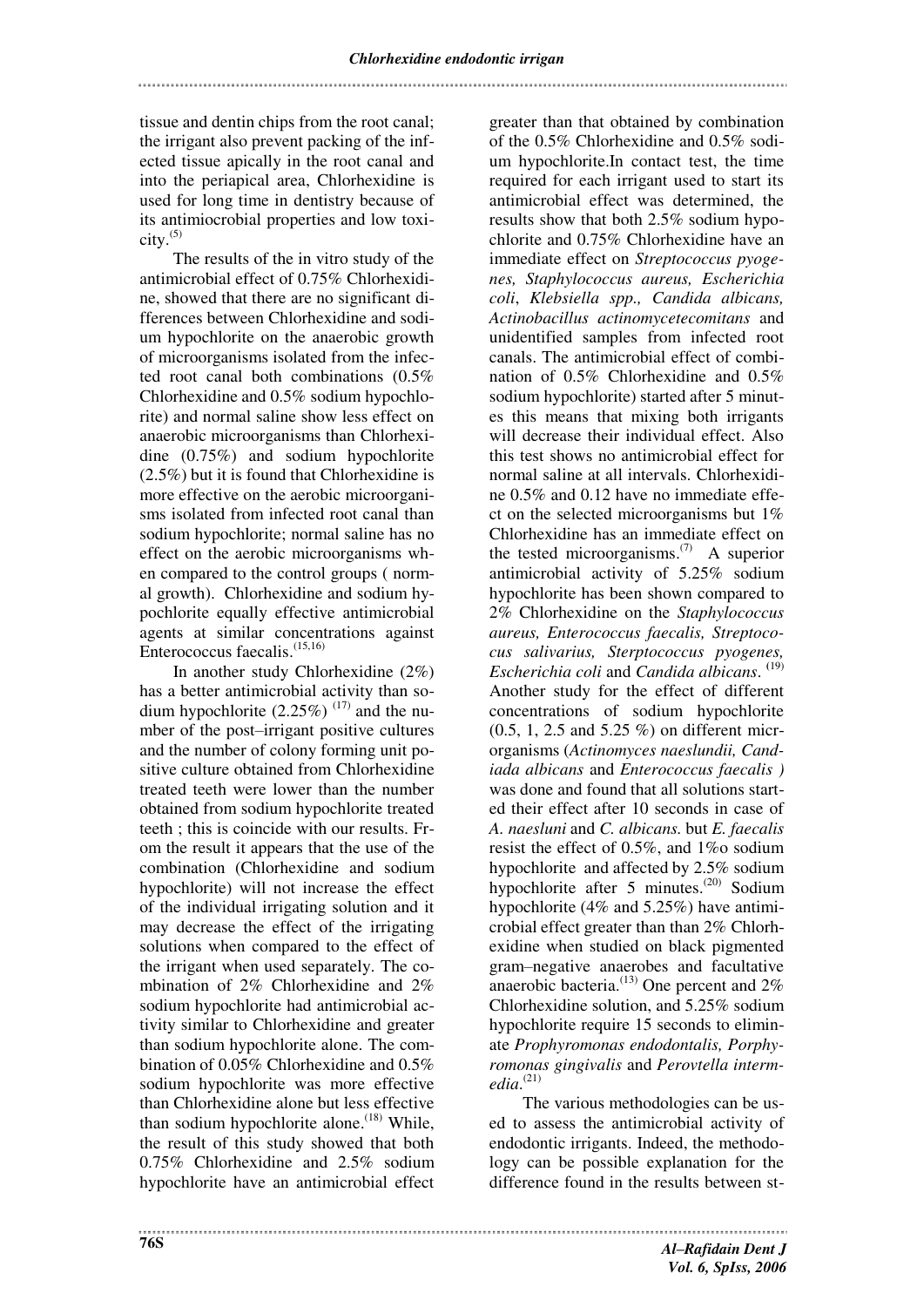udies. In some methodologies allow direct contact of the substances with the microrganisms. With others microorganisms located inside the dentinal tubules did not necessary have direct contact with the antimicr- $\delta$ bial substance.<sup>(22)</sup> The differences in the finding of the studies in which same method were used is explained by the fact that the result depend on the microbial strains, contact conditions, volume of microbial inoculum, type and concentration of irrigating solution, temperature, contact period, pH and electrolytes. $(22)$  he irrigant of choice should be one that exerts its antimicrobial activity quickly against the majority of microorganisms found in the root canal and dentinal tubules.

### **CONCLUSIONS**

Chlorhexidine gluconate (0.75%) soluteon is an effective antimicrobial agent when utilized as an irrigant in the endodontic treatment of the teeth with necrotic pulps. There is no significant difference between the antimicrobial effect of 0.75% Chlorhexidine and 2.5% sodium hypochlorite. he combination of 0.5% Chlorhexidine and 0.5% sodium hypochlorite reduce their individual antimicrobial activity.

### **REFERENCES**

- 1. Fabricuis L, Dahlen A, Hman I, Moller P. Predominant indigenous oral bacteria isolated from infected root canal after varied time of closure. *Scand Dent J Res*. 1982; 90: 134–144.
- 2. Melville T, Russel H. Microbiology for Dental Students. 3<sup>rd</sup> ed. William Heimemann Medical Book Ltd. London. England. 1981; Chap 33.
- 3. Estrela C, Estrela C, Reis C, Bammann L, Pecora J. Control of microorganisms in vitro by endodontic irrgants. *Braz Dent J*. 2003; 14: 1–8.
- 4. Farber A, Setzer S. Endodontic microbeology. *Endod J*. 1988; 14: 363–371.
- 5. Haapasalo M, Vanaes T, Endal V. Persistent recurrent, and acquired infection of the root canal system post–treatment. *In Endod J*. 2003; 6: 29–58.
- 6. Ringel A, Patterson S, Newton C, Miller C, Mulhrn J. In vivo evaluation of Chlorhexidine gluconate solution and sodium hypochlorite solution as root canal irrigants.

*Endod J*. 1982; 8: 202–205.

- 7. Sassone L, Fidel R, Fidel S, Dias M, Junior R. Antimicrobial effect of different concentrations of sodium hypochlorite and Chlorhexidine using contact test. *Braz Dent J*. 2003; 14: 1–7.
- 8. Fouad A, Barry J, Caimano M, Clawson M, Zhu O, Carver D, Hazlett K, Radolf J. PCR – based identification of bacteria associated with endodontic infection. *J Clin Microbiol*. 2002; 40: 3223–3231.
- 9. Summerlin S. Chemistry for Life Scciences Dilution Problems.1<sup>st</sup> ed. RHI Co. New York. USA. 1981; P: 158.
- 10. Brown R, Poxton R. Centrifuges, colorimeters and bacterial counts. In: Collee JG, Fraser AG, Marmion BP, Simmons A. Practical Medical Microbiology.  $4<sup>th</sup>$  ed. Churchill Livingstone. London. England. 1996; Chap 48.
- 11. Talaro K, Talaro A. Element of microbeal nutrition, ecology and growth. In: Microbiology.  $1<sup>st</sup>$  ed. WMC. Brown Publishers. USA. 1996; Chap 7.
- 12. White RR, Harys GL, Janer LR. Rresidual Antimicrobial activity after canal irrigation with Chlorhexidine. *J Endod*. 1997; 23: 221–260.
- 13. Bystrom A, Sundqvist G. Bacteriologic evaluation of the efficacy of mechanical root canal instrumentation in endodontic therapy. *Scand J Dent Rest*. 2003; 89: 321–329.
- 14. Vahdaty A, Pitt-ford TR, Wilson RF. Efficacy Chlorhexidine in disinfecting dentinal tubes in vitro. *Endod Dent Traumatol*. 1993; 9: 243–251.
- 15. Heling I, Chandler H. Antimicrobial effect of irrigant combination with dentinal tubule. *Int Endod J*. 1998; 31: 98–103.
- 16. Jeansonne MJ, White RR. A comparison of 2% Chlorhexidine and 5.25% sodium hypochlorite as antimicrobial endodontic irrigant. *J Endod*. 1994; 20: 276–284.
- 17. Waltimo TM, Rstavik D, Siren EK, Haapasalo MP. In vitro susceptibility of Candida albicans to four disinfectant and their combinations. *Int Endod J*. 1999; 32: 421– 431.
- 18. Ayhan H, Sultan N, Cirak M, Ruhi M, Bodur H. Antimicrobial effects of various endodontic irrigants on select-ed microorganism. *Int Endod J*. 1999; 32: 99–105.
- 19. Wortington H, Drucker DB. Antimicrobial activity of varying conentration of